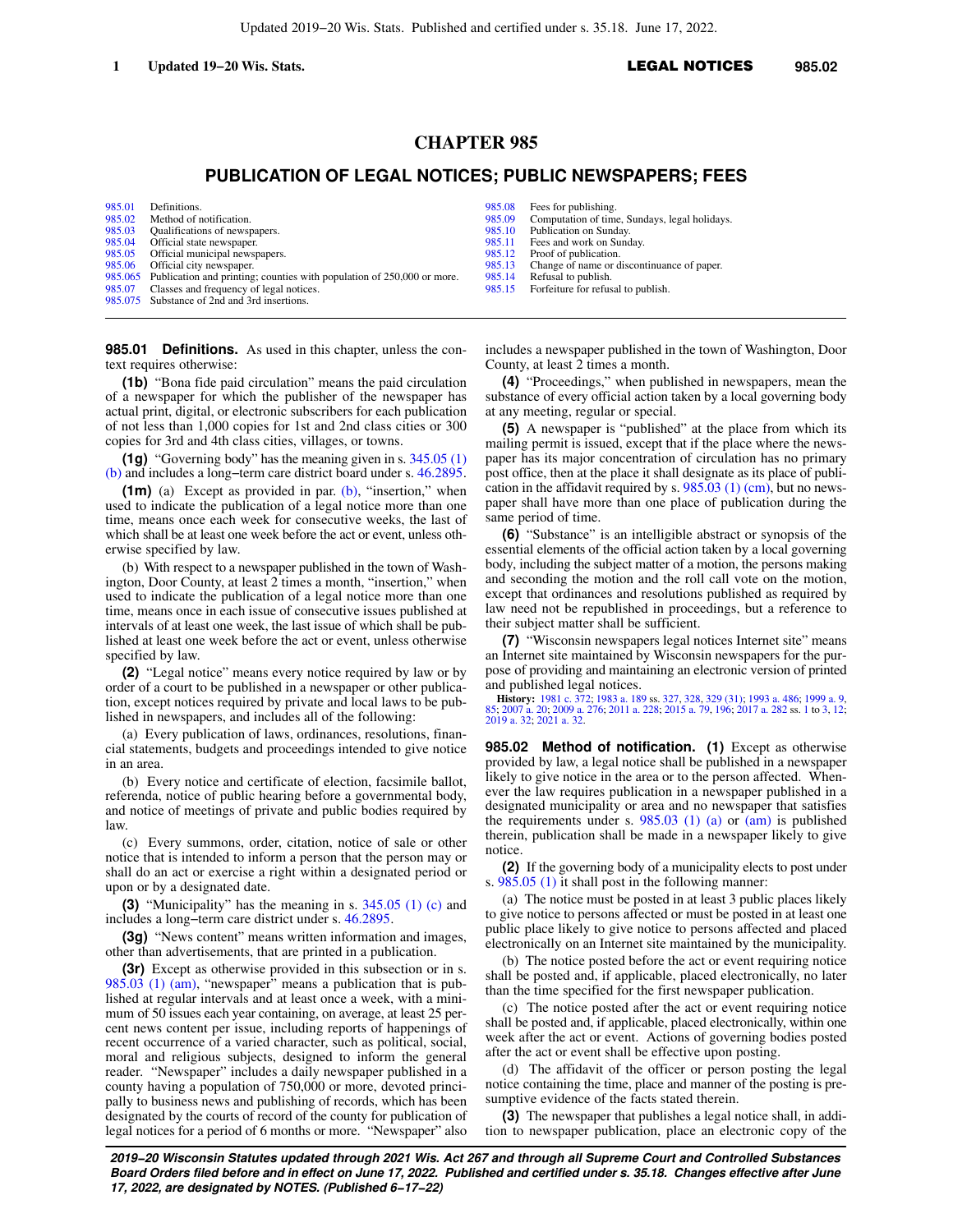### **985.02** LEGAL NOTICES **Updated 19−20 Wis. Stats. 2**

legal notice at no additional charge on the publishing newspaper's Internet site and on the Wisconsin newspapers legal notices Internet site. Every newspaper that publishes legal notices shall have an Internet site and include on its home page a prominent link to the newspaper's legal notices section, the contents of which shall be available for viewing at no cost to the public. The newspaper's Internet legal notice section shall include a link to the Wisconsin newspapers legal notices Internet site, as defined in s. [985.01 \(7\).](https://docs.legis.wisconsin.gov/document/statutes/985.01(7))

**History:** [2007 a. 20;](https://docs.legis.wisconsin.gov/document/acts/2007/20) [2011 a. 228](https://docs.legis.wisconsin.gov/document/acts/2011/228); [2015 a. 79](https://docs.legis.wisconsin.gov/document/acts/2015/79); [2017 a. 282](https://docs.legis.wisconsin.gov/document/acts/2017/282); [2021 a. 32](https://docs.legis.wisconsin.gov/document/acts/2021/32). A county with a population of less that 250,000 is not required to designate an official newspaper. A county is not required to seek bids for the publication of legal notices. Even if a county does not competitively bid the publication of its own proceedings as provided in sub. (3), it may print its own proceedings or post them on its web site. A county may not, in lieu of publication in a printed newspaper or posting on a physical bulletin board, post its legal notices on its official web site. [OAG 2−08](https://docs.legis.wisconsin.gov/document/oag/oag2-08).

**985.03 Qualifications of newspapers. (1)** (a) Except as provided in par. [\(am\)](https://docs.legis.wisconsin.gov/document/statutes/985.03(1)(am)), no publisher of any newspaper in this state shall be awarded or be entitled to any compensation or fee for the publishing of any legal notice unless the newspaper has had a bona fide paid circulation and one of the following applies:

1m. The newspaper has been published at least once each week for at least 50 consecutive issues prior to the first publication of the notice in the city, village, or town where published, or the newspaper can verify to the department of administration using postal records that the newspaper has been circulated to the minimum number of print, digital, or electronic subscribers required under s. [985.01 \(1b\)](https://docs.legis.wisconsin.gov/document/statutes/985.01(1b)) prior to the issuance of its mailing permit from its place of publication, as set forth in s. [985.01 \(5\).](https://docs.legis.wisconsin.gov/document/statutes/985.01(5))

2m. The newspaper is a successor to a newspaper described in subd.  $1m$  and the successor newspaper has resumed publication following succession within 30 days.

3. The newspaper has merged or consolidated with one or more newspapers and one of the newspapers subject to the consolidation or merger has been continuously published at regular intervals of at least once each week for at least 50 issues each year for at least one year prior to the first publication of the notice.

(am) If there is not a newspaper in a city, village, or town that satisfies the requirements under par.  $(a)$ , the publisher of a newspaper that satisfies all of the following may be awarded or be entitled to compensation or a fee for the publishing of a legal notice:

1. The newspaper has been circulated at least once each week for at least 50 issues each year for one year prior to the first publication of the notice in the city, village, or town and publishing in the newspaper is likely to give notice in the area or to the affected person.

2. The newspaper is otherwise qualified under this section.

(b) Suspension of publication resulting from the mobilization of troops being called to active duty with the armed forces, strike, lockout or damage, or destruction due to war, fire or act of God, shall not count as an interval in publication.

(bm) A period of disqualification not to exceed 2 years due only to the place of publication shall not count as an interval in publication.

(cm) A newspaper in order to be eligible under this section shall also file a certificate with the county clerk stating that it qualifies under this section and stating its place of publication.

**(2)** Any person charged with the duty of causing legal notices to be published, and who causes any legal notice to be published in any newspaper not eligible to so publish under the requirements of sub. [\(1\)](https://docs.legis.wisconsin.gov/document/statutes/985.03(1)), or who fails to cause such legal notice to be published in any newspaper eligible under this section, may be fined not to exceed \$100 for each offense. Each day in which a legal notice should have been but was not published as required by law shall constitute a separate offense hereunder.

**History:** [1975 c. 341;](https://docs.legis.wisconsin.gov/document/acts/1975/341) [1989 a. 31](https://docs.legis.wisconsin.gov/document/acts/1989/31); [2011 a. 228](https://docs.legis.wisconsin.gov/document/acts/2011/228); [2017 a. 207](https://docs.legis.wisconsin.gov/document/acts/2017/207) s. [5](https://docs.legis.wisconsin.gov/document/acts/2017/207,%20s.%205); [2017 a. 282;](https://docs.legis.wisconsin.gov/document/acts/2017/282) [2021](https://docs.legis.wisconsin.gov/document/acts/2021/32) [a. 32](https://docs.legis.wisconsin.gov/document/acts/2021/32).

This section does not violate equal protection. The term "paid circulation," as a requirement under sub. (1) (a), is discussed. Community Newspapers v. West Allis, [156 Wis. 2d 350,](https://docs.legis.wisconsin.gov/document/courts/156%20Wis.%202d%20350) [456 N.W.2d 646](https://docs.legis.wisconsin.gov/document/courts/456%20N.W.2d%20646) (Ct. App. 1990).

A municipality may not expend funds to publish legal notice in a "shopper" that does not meet the qualifications in s. 985.03 (1) (a). [71 Atty. Gen. 177](https://docs.legis.wisconsin.gov/document/oag/vol71-177).

**985.04 Official state newspaper.** The joint committee on legislative organization shall recommend to the legislature to designate some newspaper published in Wisconsin to be the official state newspaper, which shall publish all legal notices required to be published therein. Any such publication from any of the state agencies shall be deemed official. The joint committee may invite bids from all newspapers which meet the requirements of s. [985.03,](https://docs.legis.wisconsin.gov/document/statutes/985.03) but if it does so, it is not required to recommend the lowest bidder as the official state newspaper. The joint committee shall introduce its recommendation in the legislature in the form of a joint resolution. No designation takes effect until the joint resolution is adopted. A newspaper which is designated the official state newspaper shall continue as such until the legislature designates another newspaper to be the official state newspaper.

**History:** [1977 c. 29](https://docs.legis.wisconsin.gov/document/acts/1977/29); [1979 c. 34](https://docs.legis.wisconsin.gov/document/acts/1979/34); [1981 c. 372](https://docs.legis.wisconsin.gov/document/acts/1981/372) ss. [12,](https://docs.legis.wisconsin.gov/document/acts/1981/372,%20s.%2012) [13](https://docs.legis.wisconsin.gov/document/acts/1981/372,%20s.%2013).

Article VII, sec. 21 [Art. IV, s. 17] requires full text publication of all general laws, and publication of an abstract or synopsis of such laws would not be sufficient. Methods other than newspaper publication, under s. 985.04, may be utilized to give public notice of our general laws. 63 Atty. Gen. 346. See also s. 14.38 (10).

**985.05 Official municipal newspapers. (1)** The governing body of every municipality not required to have an official newspaper may designate a newspaper published or having general circulation in the municipality and eligible under s. [985.03](https://docs.legis.wisconsin.gov/document/statutes/985.03) as its official newspaper or utilize the same for specific notices. The governing body of such municipality may, in lieu of newspaper publication, direct other form of publication or posting under s. [985.02 \(2\)](https://docs.legis.wisconsin.gov/document/statutes/985.02(2)). Other publication or posting, however, shall not be substituted for newspaper publication in proceedings relating to: tax redemptions or sales of land acquired by the county or city authorized to act under s. [74.87](https://docs.legis.wisconsin.gov/document/statutes/74.87) for delinquent taxes, charges or assessments; civil annexations, detachments, consolidations or incorporations under chs.  $59$  to  $66$ ; or legal notices directed to specific individuals. Posting may not be substituted for publication in school board elections conducted under s. [120.06](https://docs.legis.wisconsin.gov/document/statutes/120.06) or publication under s. [60.80 \(2\)](https://docs.legis.wisconsin.gov/document/statutes/60.80(2)) of town ordinances imposing forfeitures. If an eligible newspaper is published in the municipality, other publication or posting shall not be substituted for newspaper publication under s. [61.32](https://docs.legis.wisconsin.gov/document/statutes/61.32) or [61.50.](https://docs.legis.wisconsin.gov/document/statutes/61.50)

**(2)** When any municipality has designated an official newspaper, all legal notices published in a newspaper by such municipality shall be published in such newspaper unless otherwise specifically required by law.

**(3)** In lieu of the requirements of this chapter, a school board may publish or publicize under s. [120.11 \(4\)](https://docs.legis.wisconsin.gov/document/statutes/120.11(4)).

**History:** [1975 c. 138;](https://docs.legis.wisconsin.gov/document/acts/1975/138) [1983 a. 532](https://docs.legis.wisconsin.gov/document/acts/1983/532); [1985 a. 225;](https://docs.legis.wisconsin.gov/document/acts/1985/225) [1987 a. 378.](https://docs.legis.wisconsin.gov/document/acts/1987/378)

A county board may not designate more than one newspaper having a general cir-culation in the county as its official newspaper. However, the county board may direct that a particular legal notice also appear in one or more other county newspapers. 60 Atty. Gen. 95.

A county with a population of less than 250,000 is not required to designate an official newspaper. A county is not required to seek bids for the publication of legal notices. Even if a county does not competitively bid the publication of its own proceedings as provided in sub. (3), it may print its own proceedings or post them on its<br>web site. A county may not, in lieu of publication in a printed newspaper or posting<br>on a physical bulletin board, post its legal notic

**985.06 Official city newspaper. (1)** In 2nd and 3rd class cities, the clerk shall, on or before the 2nd Tuesday of April, advertise in the official city newspaper, or if there is none, in a newspaper published in the city and eligible under s. [985.03](https://docs.legis.wisconsin.gov/document/statutes/985.03), for separate proposals to publish in English the council proceedings and the city's legal notices, respectively, for the ensuing year, inviting bids from all daily and weekly newspapers published in such city which are eligible under s. [985.03,](https://docs.legis.wisconsin.gov/document/statutes/985.03) also stating the security required with each bid, which shall be previously fixed by the council, and requiring delivery of the bids in writing, sealed, at the clerk's office by 12 noon of the first Tuesday of May. At that hour, the clerk shall, in the presence of the mayor or an alderperson, open the bids and enter them in a record kept for that purpose. No bid from other than a newspaper legally invited to bid, or for more than the legal rate for like work, shall be of any effect. The paper making the lowest effective bid for the city's legal notices shall be awarded the contract therefor. If 2 or more effective bids are for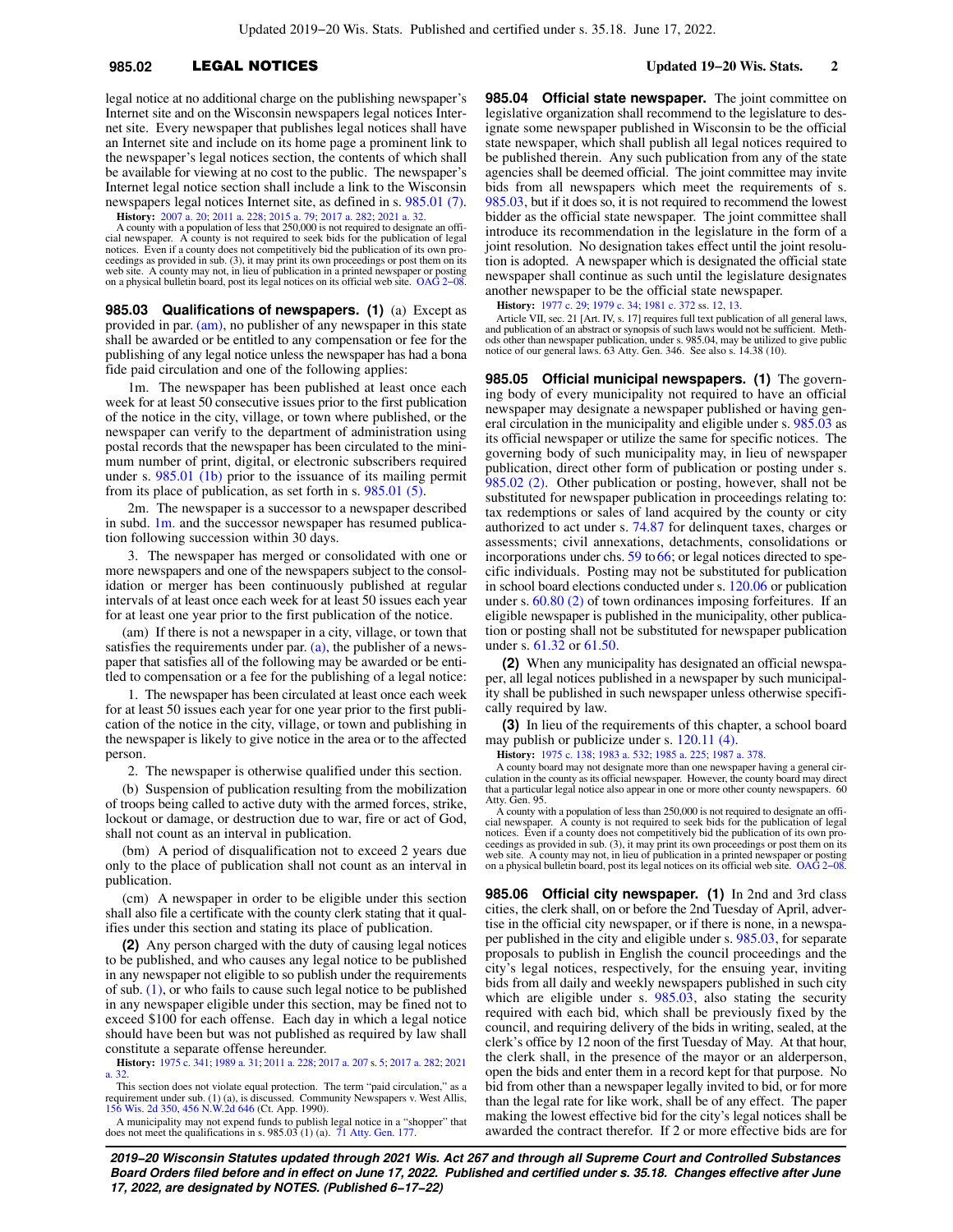**3 Updated 19−20 Wis. Stats.** LEGAL NOTICES 985.075

the same price, and no lower effective bid is filed, the clerk shall transmit such tie bids to the council at its next meeting and the council shall designate the successful bid. If no effective bid is received, the council may direct the clerk to readvertise as before. Each successful bidder shall execute a contract in accordance with the bid and file such bond for its performance as the council requires. No such paper shall receive more or less than the contract price nor any other compensation for the work. The paper securing the contract for the publishing of the city's legal notices shall be the official city newspaper.

**(2)** In cities of the fourth class, the council, at its first meeting or as soon as may be, shall designate one or more newspapers eligible under s. [985.03](https://docs.legis.wisconsin.gov/document/statutes/985.03) and published in the city, if any, otherwise published in the county and having a general circulation in the city, for publication of the council proceedings and as the official city newspaper for the publication of the city's legal notices for the ensuing year. The council shall fix the price at not to exceed the legal rate for like work.

**(3)** The publisher, before the claim for the publication is audited, shall file with the clerk proof of publication by affidavit of the printer or foreman, attached to a copy of the matter published, stating the date or dates of publication. Such affidavit shall be conclusive evidence of publication for the purpose of audit.

**(4)** If for any reason any city is at any time without an official city newspaper, matters required to be published shall be published in a newspaper eligible under s. [985.03,](https://docs.legis.wisconsin.gov/document/statutes/985.03) designated by the council, at not more than the legal rate for like work.

**History:** [1993 a. 184](https://docs.legis.wisconsin.gov/document/acts/1993/184), [491](https://docs.legis.wisconsin.gov/document/acts/1993/491).

**985.065 Publication and printing; counties with population of 250,000 or more.** (2) (a) In counties having a population of 250,000 or more, the county board of supervisors, at its annual meeting shall direct the county clerk to invite proposals from the English newspapers published daily in said county, for the publication and printing of the proceedings of said board, and all other notices or advertisements as shall be authorized or required to be published or printed by the said board and all officers, boards and departments of said county, during the next ensuing year, which publications and advertising may be divided and classified if the said board shall so order.

(b) Such proposals shall name a price per standard line, or shall name a price per standard line per thousand of average daily circulation in such county for the period of 6 months next preceding the date of such proposals, as shown by the affidavit of an authorized officer or agent of such proponent, or shall name a price for such advertising space as may be required or ordered by the board at any time during the year for which awards are made, or, at the option of the proponent, shall include any or all of such separate proposals as aforesaid.

(c) The said board may by resolution suspend the publication of proceedings in newspapers and provide for the printing thereof in pamphlet form until the further action of the board in relation thereto. Separate bids may be called for if so ordered by said board, from printers in the county, for the printing of the proceedings of said county board in pamphlet form in such quantities as shall be determined by said board.

(d) Each bid shall be accompanied by a certificate of the county treasurer that the bidder has deposited with the county treasurer a United States bond, corporate surety bond or certified check in the sum of \$500, or the cash deposit of a like amount, conditioned that said bidder will, if successful, enter into a contract as provided in the resolution of said board or invitation for such bids. The county clerk shall on the date named in said invitation for bids, in the presence of the committee on printing and stationery of said board, open all such proposals and enter upon his or her minutes a record thereof, all of which shall be reported to the board at its next meeting, together with the recommendations of said committee. The said board shall thereupon consider such proposals and by its resolution designate and award such advertising and printing to the lowest bidder or to the lower bidder based upon a rate per thousand

of average daily circulation in such county, or said board may award such publication and printing to the lowest bidder and also to the lowest bidder per thousand of average daily circulation as aforesaid, or said board may award any division or classification of such publication and printing made under the provisions hereof, to the lowest bidder and award the remaining division or divisions, or classification, to the lowest bidder per thousand of circulation aforesaid. If the board elects to print its proceedings in pamphlet form only, the invitation for bids and the award may be made to the lowest responsible bidder, at a rate per standard line, or per page, or such other basis as the board determines.

(e) Upon the award of the contract, or contracts, the deposits of unsuccessful bidders, and upon execution of proper contracts by successful bidders, the deposits shall severally be returned. The contract, or contracts, shall be accompanied by a good and sufficient bond in such amount as shall be fixed by said board conditional for the faithful performance of such contract.

(f) The said board of supervisors may, in lieu of the foregoing provisions, provide by ordinance, a method of printing and publication of its proceedings and notices, and the method of obtaining bids and contracts therefor.

(g) In any case where it shall be deemed advisable, the county board may provide for further or additional publication of notices in appropriate trade mediums.

(h) The rates provided by s. [985.08](https://docs.legis.wisconsin.gov/document/statutes/985.08) for legal notices shall not apply to printing or publications hereunder.

**History:** [1983 a. 192;](https://docs.legis.wisconsin.gov/document/acts/1983/192) [1993 a. 486](https://docs.legis.wisconsin.gov/document/acts/1993/486).

**985.07 Classes and frequency of legal notices.** There shall be 3 classes of legal notices under this chapter. The designated number of insertions is the minimum required by law, and the frequency may be increased at the discretion of the requisitioning agency.

**(1)** CLASS 1 NOTICES. All notices designated as class 1 notices require one insertion.

**(2)** CLASS 2 NOTICES. All notices designated as class 2 notices require 2 insertions.

**(3)** CLASS 3 NOTICES. (a) All notices designated as class 3 notices require 3 insertions.

(b) Any legal notice not otherwise designated shall be a class 3 notice unless the time permitted by law necessitates a class 2 or class 1 notice, except that any notice required by law on January 2, 1966, which is not otherwise designated, shall be a class 1 notice.

**(4)** The classification provided herein does not apply to notices of public election or referenda or to notices governed by s. [815.31](https://docs.legis.wisconsin.gov/document/statutes/815.31) but such notices shall be governed by the specific statutes relating thereto.

**History:** Sup. Ct. Order, 67 Wis. 2d 585, 784 (1975).

**985.075 Substance of 2nd and 3rd insertions. (1)** In this section, "summary" means a brief, precise, and plain−language description that can be easily understood.

**(2)** Except as provided in sub. [\(3\),](https://docs.legis.wisconsin.gov/document/statutes/985.075(3)) when a governing body of a municipality is required by law to publish a legal notice as a class 2 notice or a class 3 notice, the governing body may, for the 2nd and 3rd insertions and in lieu of publishing the full text of the material required to be included in the first insertion of the legal notice, publish a summary of the material included in the first insertion in the same manner in which the first insertion was published. The governing body shall ensure that the summary is accompanied by a notice that the full text of the material included in the first insertion is available for viewing at all of the following locations:

(a) As an electronic document on the governing body's Internet site.

(b) In the newspaper in which the initial insertion was published.

(c) As an electronic document on the Wisconsin newspapers legal notices Internet site.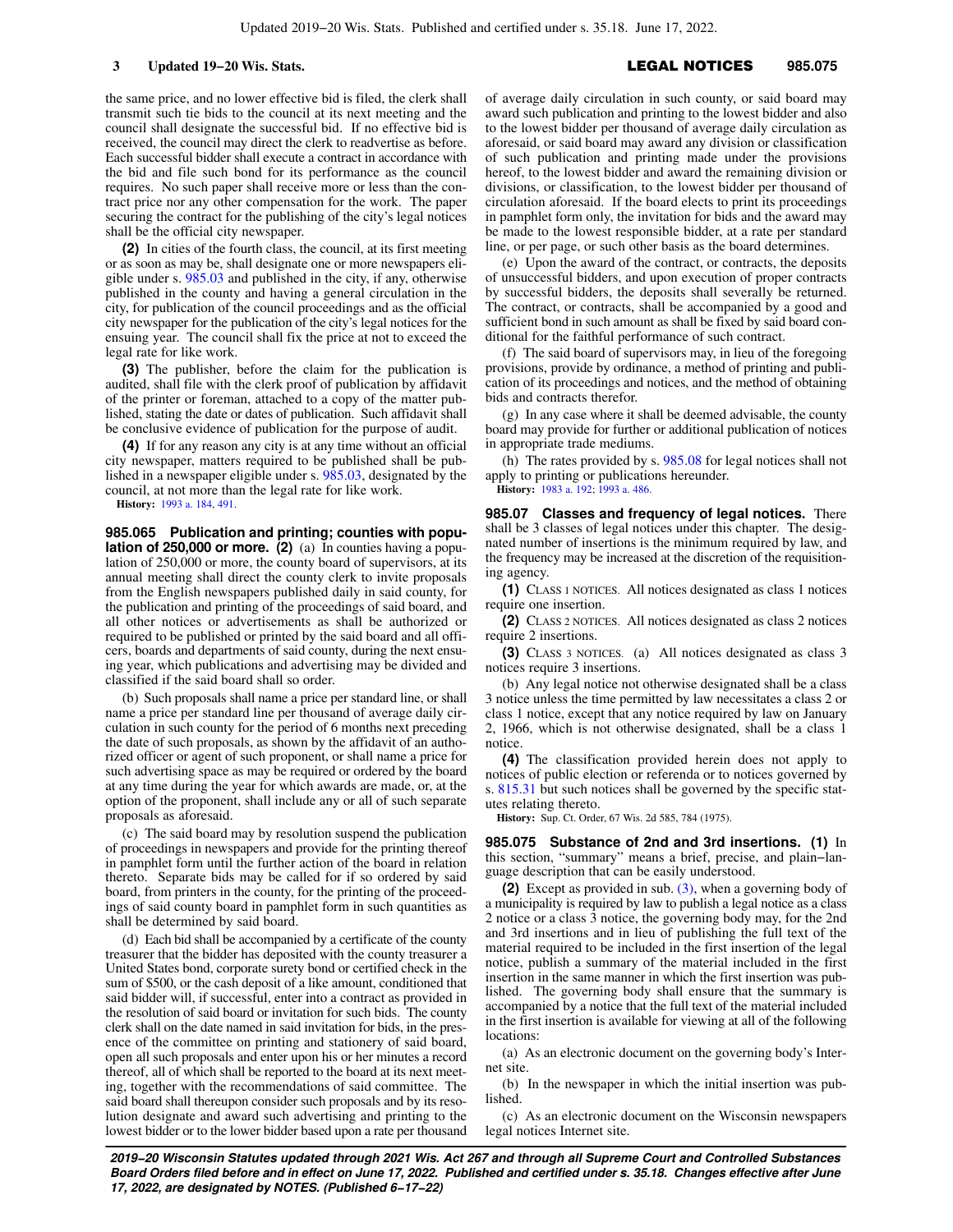### **985.075** LEGAL NOTICES **Updated 19−20 Wis. Stats. 4**

(d) In a readily accessible physical location within the municipality.

**(3)** This section does not apply to a legal notice required to be published by a municipality by order of a court or to a legal notice related to court proceedings required to be published by a municipality.

**History:** [2017 a. 353](https://docs.legis.wisconsin.gov/document/acts/2017/353).

**985.08 Fees for publishing. (1)** The fee for publishing a legal notice shall be not more than the rate issued by the department of administration for the first and subsequent insertions per standard line. The charge for the publication of a facsimile ballot shall be computed as if the area occupied by the ballot were set in standard lines. If a legal notice contains tabulated matter, then the fees allowable for the area containing such matter shall be increased 50 percent of the standard line base rate without adjustment for circulation premium. Composed matter shall be interpreted as being tabular when it contains 2 or more justifications per line. The standard line rate shall be reviewed annually, the adjustment, if any, to be effective on January 1 of each year to reflect the relevant change in costs of the newspaper publishing industry during the previous year, as determined by the department of administration in consultation with representatives of the daily and weekly newspaper industry of the state. In making the determination the department shall base the standard line rate upon the factors of wage and independent indices of newsprint costs in the proportions determined by the department to be proper. No additional fee may be charged for placing a legal notice on the Wisconsin newspapers legal notices Internet site pursuant to s. [985.02 \(3\)](https://docs.legis.wisconsin.gov/document/statutes/985.02(3)).

**(2)** (a) All legal notices shall be in Arial type face. A standard line shall be 6−point Arial on a 6−point leading without spacing between the lines, and 11 picas in length. One inch equals 6 postscript pica and 72 postscript points. Nonstandard line lengths shall be allowed with adjustments in fees according to variations in line length. When the person or agency that places the notice elects not to use 6−point Arial, a larger Arial up to 12 point may be used; in which case adjustment shall be made in line rate, proportionately decreasing for sizes of type over 6−point to produce the same net average compensation per column area. Such adjustments shall be evaluated by the department of administration which shall certify the same to any newspaper, public official or other interested party upon request, and such certification shall be presumptive evidence of the correct adjustments.

(b) When electronic copy for the entire notice or substantial areas thereof is provided, eliminating typesetting, enlargements or reductions, or other changes by the newspaper, the maximum rate is the same as the maximum rate established under sub. [\(1\)](https://docs.legis.wisconsin.gov/document/statutes/985.08(1)) for subsequent insertions.

**(3)** The publisher may increase rates allowed by this section up to 15 per cent for each 4,000 of circulation or fraction thereof above 8,000 of circulation, based on previous year−end circulation figures, but not to exceed an additional increase of 75 percent.

**(4)** In all counties having a population of 750,000 or more, the fees for the publication of a legal notice may be equal to, but not in excess of, the regular publishing rate actually required of private advertisers for similar advertising matter.

**(5)** Except as otherwise provided in this section, no fee shall be paid and no public funds shall be used for subsidizing any privately owned newspaper for payment for any legal notice, which newspaper has not previously qualified as a public newspaper as defined in s. [985.03](https://docs.legis.wisconsin.gov/document/statutes/985.03).

**(6)** In addition to required legal notice, the requisitioning agency may also publish such notice in other media such as trade journals and newspapers published in this state devoted substantially to the publication of official notices to bidders, but such additional notice shall not be construed as a legal notice.

**(7)** Fees established herein are applicable to legal notices and are not intended to restrict the use of classified and display advertising which is not required by statute to be published or legal notices which the requisitioning agency orders to be published in a classified or display manner. The discretion of utilizing the display method of publishing official materials shall be vested solely in the public authority ordering such publication and the rate charged for publication in this instance shall not exceed the regular commercial display advertising rate of the publisher.

**(8)** Upon request, a tear sheet proof of a multiple insertion notice shall be mailed or sent in electronic format to the advertiser or the advertiser's attorney within 72 hours after the first insertion, and an additional charge of \$1 for such tear sheet proof may be made.

**History:** [1977 c. 418;](https://docs.legis.wisconsin.gov/document/acts/1977/418) [1979 c. 34](https://docs.legis.wisconsin.gov/document/acts/1979/34); [1987 a. 142](https://docs.legis.wisconsin.gov/document/acts/1987/142); [1993 a. 486](https://docs.legis.wisconsin.gov/document/acts/1993/486); [2009 a. 177;](https://docs.legis.wisconsin.gov/document/acts/2009/177) [2011 a.](https://docs.legis.wisconsin.gov/document/acts/2011/228) [228;](https://docs.legis.wisconsin.gov/document/acts/2011/228) [2015 a. 79;](https://docs.legis.wisconsin.gov/document/acts/2015/79) [2017 a. 207](https://docs.legis.wisconsin.gov/document/acts/2017/207) s. [5;](https://docs.legis.wisconsin.gov/document/acts/2017/207,%20s.%205) [2021 a. 32](https://docs.legis.wisconsin.gov/document/acts/2021/32).

**985.09 Computation of time, Sundays, legal holidays. (1)** The time for publication of legal notices shall be computed so as to exclude the first day of publication and include the day on which the act or event, of which notice is given, is to happen or which completes the full period required for publication.

**(2)** The time within which an act is to be done or proceeding had or taken, as prescribed by the rules of procedure, shall be computed by excluding the first day and including the last; if the last day be Sunday or a legal holiday the party shall have the next secular day in which to do the act or take such proceeding.

**Cross−references:** See s. [801.15](https://docs.legis.wisconsin.gov/document/statutes/801.15) for exception as to computation of time. Also see s. [990.001 \(4\).](https://docs.legis.wisconsin.gov/document/statutes/990.001(4))

**985.10 Publication on Sunday.** Any legal notice may be published in a newspaper printed on Sunday, and such publication is a lawful publication and a full compliance with the order of the court or officer ordering such publication; and any such notice that may, by law or the order of any court, be required to be published for any given number of weeks may be published on any day in each week of such term, and if so published as many weeks and as many times in each week as may be required by such law or order, it shall be a lawful publication thereof.

**985.11 Fees and work on Sunday. (1)** In any action to recover compensation for publication of legal notices, it shall be no defense that such publication was dated, printed or issued on the first day of the week.

**(2)** In any action to recover compensation for labor performed on any newspaper, dated, published or issued on the first day of the week, it shall be no defense that such labor was performed on the first day of the week.

985.12 Proof of publication. (1) AFFIDAVIT OF PRINTING. The affidavit of the editor, publisher, printer or proprietor of any newspaper, or of his or her foreman or principal clerk, of the publication of any legal notice, annexed to a copy of the notice clipped from the newspaper in either hard copy or electronic format, and specifying the date of each insertion, and the paper in which it was published, shall be received in all cases as presumptive evidence of the publication and of the facts stated therein.

**(2)** TIME OF FILING. Such affidavit may be filed with the proper officer at any time after the last day of the publication of such notice, unless the filing time is otherwise specified.

**(3)** SAME. The affidavit of publication of any notice of a sale of real property required by law to be published may be filed, at any time within 6 months after the last day of such publication, with the register of deeds of the county in which the premises are situated.

**(4)** FEE. The fee for an affidavit of publication shall be \$1. **History:** [1993 a. 486;](https://docs.legis.wisconsin.gov/document/acts/1993/486) [2019 a. 32.](https://docs.legis.wisconsin.gov/document/acts/2019/32)

**985.13 Change of name or discontinuance of paper. (1)** Whenever a legal notice is required or ordered to be published in a particular newspaper and the name of such newspaper is changed before such publication is commenced or before it is completed, the publication shall be made or continued in the newspaper under its new name with the same effect as if the name had not been changed. The proof of the publication, in addition